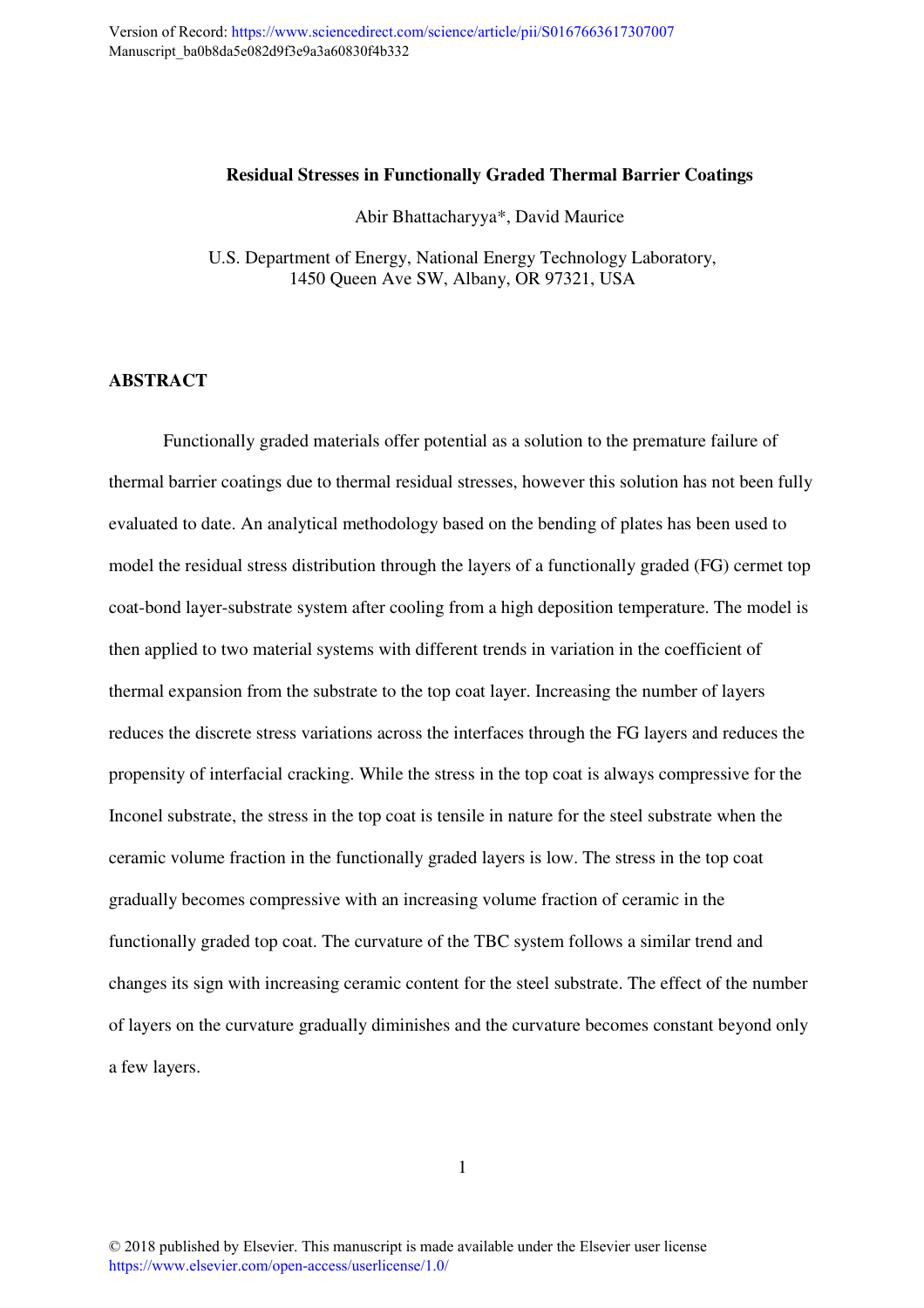Keywords: Thermal barrier coatings, functionally graded material, residual stresses, thermal stress

#### **1. INTRODUCTION**

Thermal barrier coatings (TBCs) are refractory-based films that are used to protect a metallic component from high temperature exposure [1-4]. A typical TBC system consists of three layers, (i) the TBC or a top coat, (ii) a bond coat which is typically an environmental barrier layer between the top coat and the metallic component and (iii) a metallic substrate. The top coat is usually a ceramic based material, which provides thermal protection to the substrate [5]. A typical TBC is expected to have a high melting point, low thermal conductivity, chemical inertness, a thermal expansion coefficient similar to that of the substrate, and no phase transformation between the room temperature and operating temperature [5, 6]. The bond coat layer provides protection of the substrate by preventing interactions with the reaction chamber environment in the event of partial or complete breakdown of the TBC.

The adherence of the interfaces between different layers of a thermal protection system depends upon the materials pairing and upon the processing used to join them. The quality and performance of a TBC strongly depends on top coat-bond coat and bond coat-substrate adhesion characteristics [7]. Although a sufficiently strong adherence is generally obtained between the metallic substrate and the bond coat, the interfacial adhesion can be weak between the bond coat and the TBC due to difficulty in obtaining a strong metal-ceramic bonding across the interface [8]. A strong chemical bonding between metal and ceramic is influenced by the surface energies of metal and ceramic, the interfacial energy and work of adhesion, the orientation relationship between crystal lattices across the ceramic/metal interface, and the segregation of atoms at the metal/ceramic interface [8, 9]. However, the requirements of the high temperature resistance, low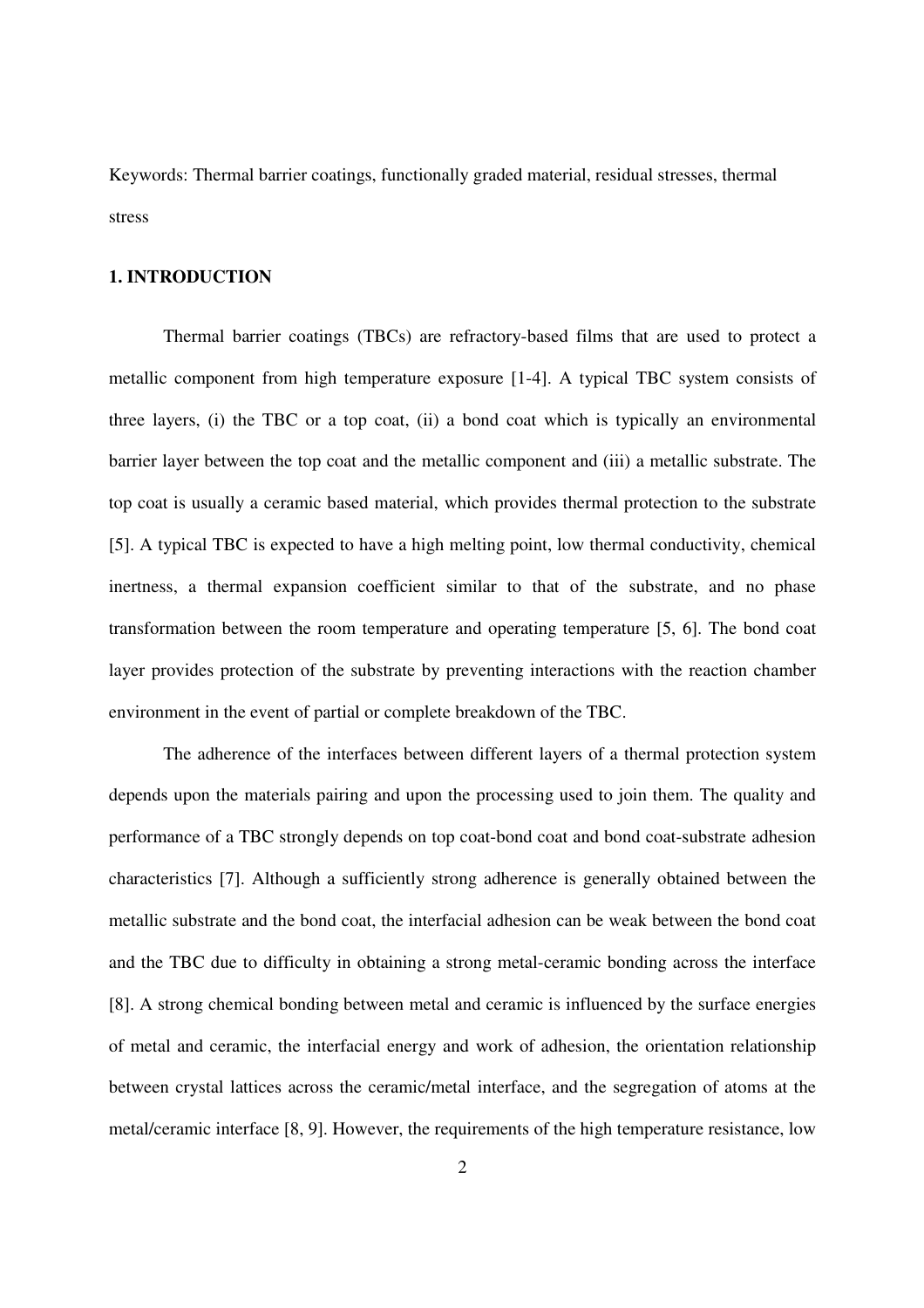thermal conductivity, strength and abrasion resistance ability of the components narrows down the choice of TBC materials [10, 11]. Similarly, the choice of the bond coat material is limited by the requirements of minimal difference in the coefficients of thermal expansion between the TBC and metallic substrate, and of resistance to chemical attack by forming a protective layer [12].

Failure of a TBC might occur either by cracking within the ceramic top coat or by cracking at the top coat-bond coat interface [13, 14]. High stresses can be generated within the ceramic in the vicinity of the interface due to thermal mismatch and lattice misfit between the TBC and bond coat. Lattice misfit can either lead to high stress or can generate defects at the TBC-bond coat interface [14, 15]. Failure will occur at the interface if the interface is weaker than the ceramic itself. The defects due to lattice misfit between the TBC and the bond coat reduces the adhesion of the interface and facilitates interfacial delamination. However, the effect of lattice misfit on the stresses through the TBC layers is limited to only a small thickness of 100-200 nm. Beyond that thickness, the thermal mismatch between the TBC layers plays the dominant role in governing the failure of the TBC system [15].

During the deposition and thermal cycling processes, thermal barrier coatings (TBCs) deposited by plasma spraying and physical vapor deposition were prone to premature failure because of thermal residual stresses due to high thermal expansion mismatches among the coating layers and substrate [16]. Deposition of these coatings by laser additive manufacturing is also expected to be a problem as a high temperature is involved in the deposition by melting and solidification processes. Functionally graded materials, which are essentially multilayered systems (described in section 2), offer potential as an effective solution, as they reduce the difference in the CTE and lattice parameter mismatch between the consecutive layers [17-19].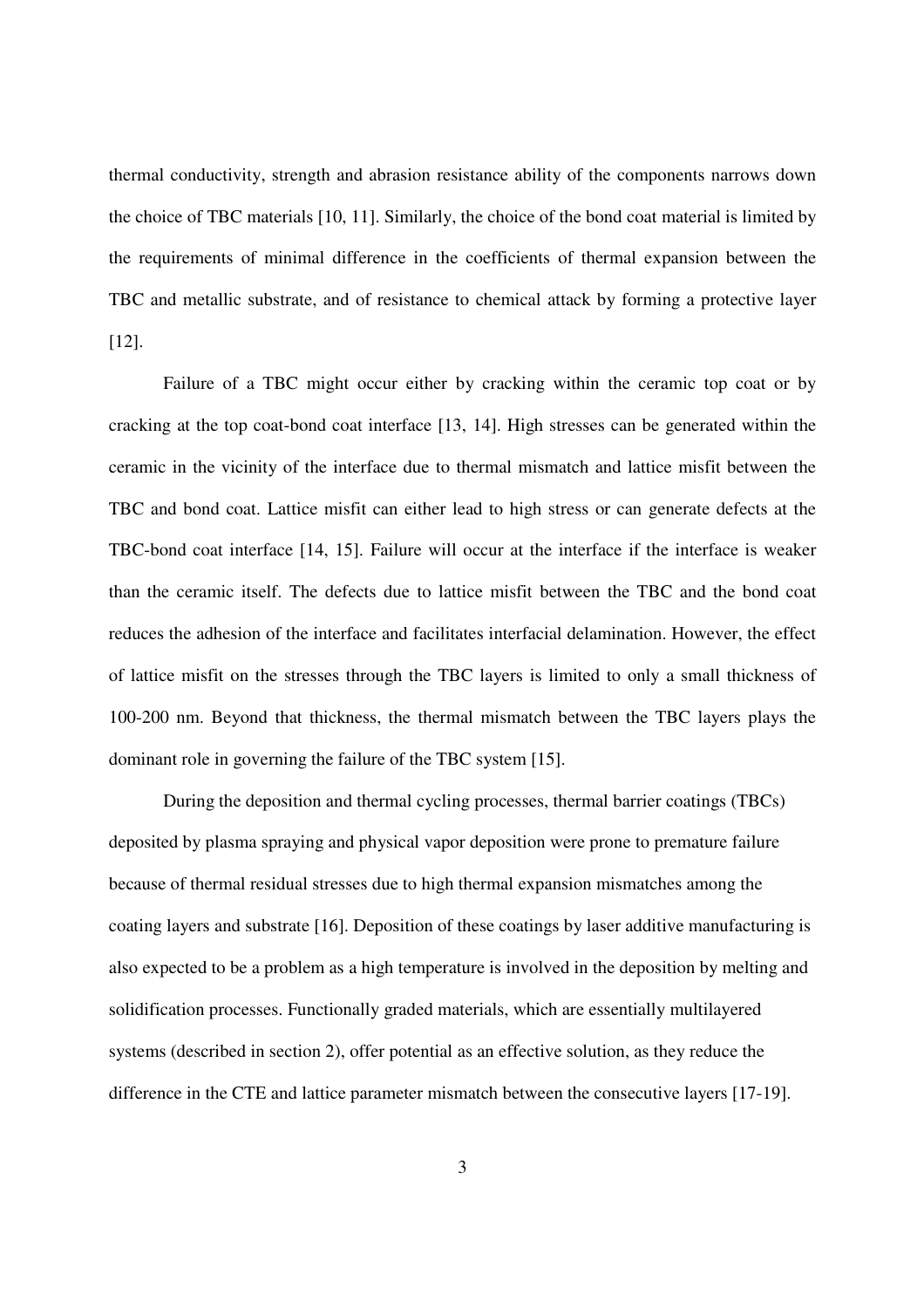Thermal stresses in multilayered elastic systems have been modelled previously [20-24]. For a typical TBC system with a uniform top coat, bond coat, and substrate, an analytical solution for thermal stresses is not very complex and a closed-form solution is available in literature [25]. But with the increasing number of layers in the system, and the displacement compatibility condition at interfaces between layers to be satisfied, the complexity in obtaining a closed-form solution increases. Therefore, most of the analyses, except that by Hsueh [26] and Zhang et al.[27], consider simplified assumptions (e.g. a constant Young's modulus throughout the system) to obtain closed-form solutions or are solved numerically by computer [21, 23, 24]. The effects of substrate material, number of functionally graded layers, the volume fraction of ceramics in the top coat on the stress profile and the geometry and curvature of the TBC system have not been investigated through modeling before. Therefore, it is necessary to address these effects through an analytical model.

In this effort, we use the bending theory of plates to model the residual stress through the functionally graded TBC system. We have selected two different TBC-substrate material systems to compare the residual stress distribution through the layers after the deposition of the TBC. The substrate materials in the two material systems are Inconel 718 (IN 718) and A516 pressure vessel steel, respectively. In the first case, on the IN718 we assume the deposition of a NiCrAlY bond coat layer, and on that the deposition of partially stabilized Yittria stabilized zirconia (YSZ). In the second case, on an A516 pressure vessel steel we assume the deposition of a 100% Inconel 625 bond coat layer, and on that the deposition of a functionally graded cermet of PSZ and Inconel 625.

For both cases the residual stresses developed due to the deposition and subsequent cooling from the deposition temperature to the room temperature are modeled analytically. The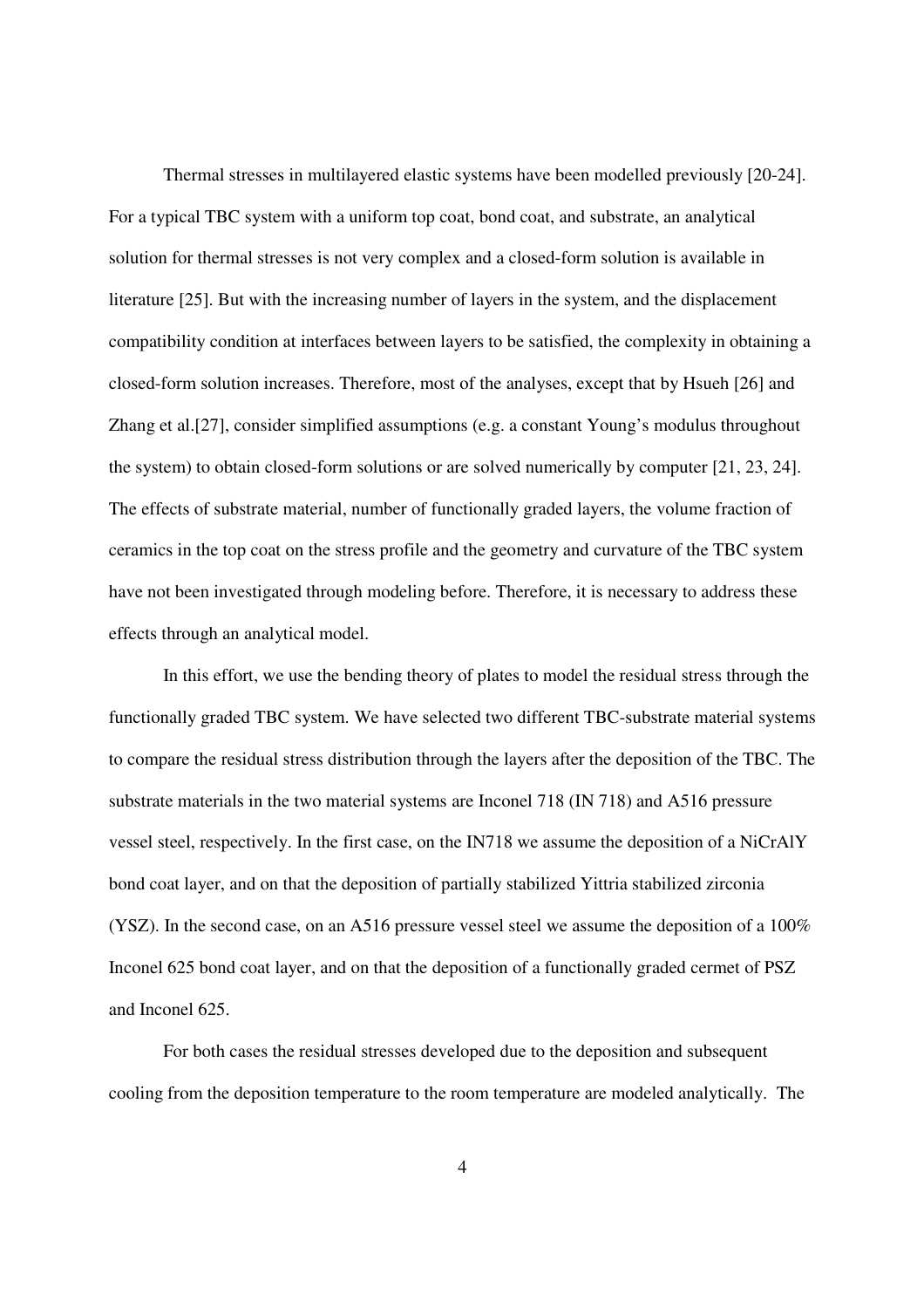interfacial stresses are estimated after incorporating the effects of thermal mismatch between adjacent layers. The coating thickness-dependent Young's modulus variation is incorporated in the model to capture the discrete stress profiles at the functionally graded layers. It is shown that the deposition temperature, mismatch in the coefficient of thermal expansion, numbers of graded layers and the volume fraction of the YSZ ceramic within the cermet top coat are critical to the manufacturing of thermal protection system for engineering components.

# **2. ANALYTICAL MODEL**

A functionally graded (FG) coating material is characterized by varying physical and mechanical properties due to changes in composition along its dimensions. A schematic of a typical functionally graded TBC system is shown in Fig. 1. For building the model we consider a material A as a bond coat deposited on the substrate. The top coat is a functionally graded material which is assumed to be a homogeneous mixture of material A and a material B with varying concentration through the depth. The physical and mechanical properties are varied by a stepwise change in composition from 100% A to a mixture of materials A and B through *n* number of layers. The thickness of each layer is denoted by  $t_i$ . The thickness of the substrate is  $t_s$ . The interface between the substrate and the layer above it is defined as the  $z = 0$ . The total thickness of the coating,  $h_i$  is the summation of individual layer thicknesses and can be defined

as 
$$
h_i = \sum_{j=1}^{i} t_j
$$
. The thickness of substrate is  $t_s$ .

In this model, the Young's modulus  $(E)$  of each individual layer of the FG coating with the increasing number of layers is expressed by Vegard's rule as,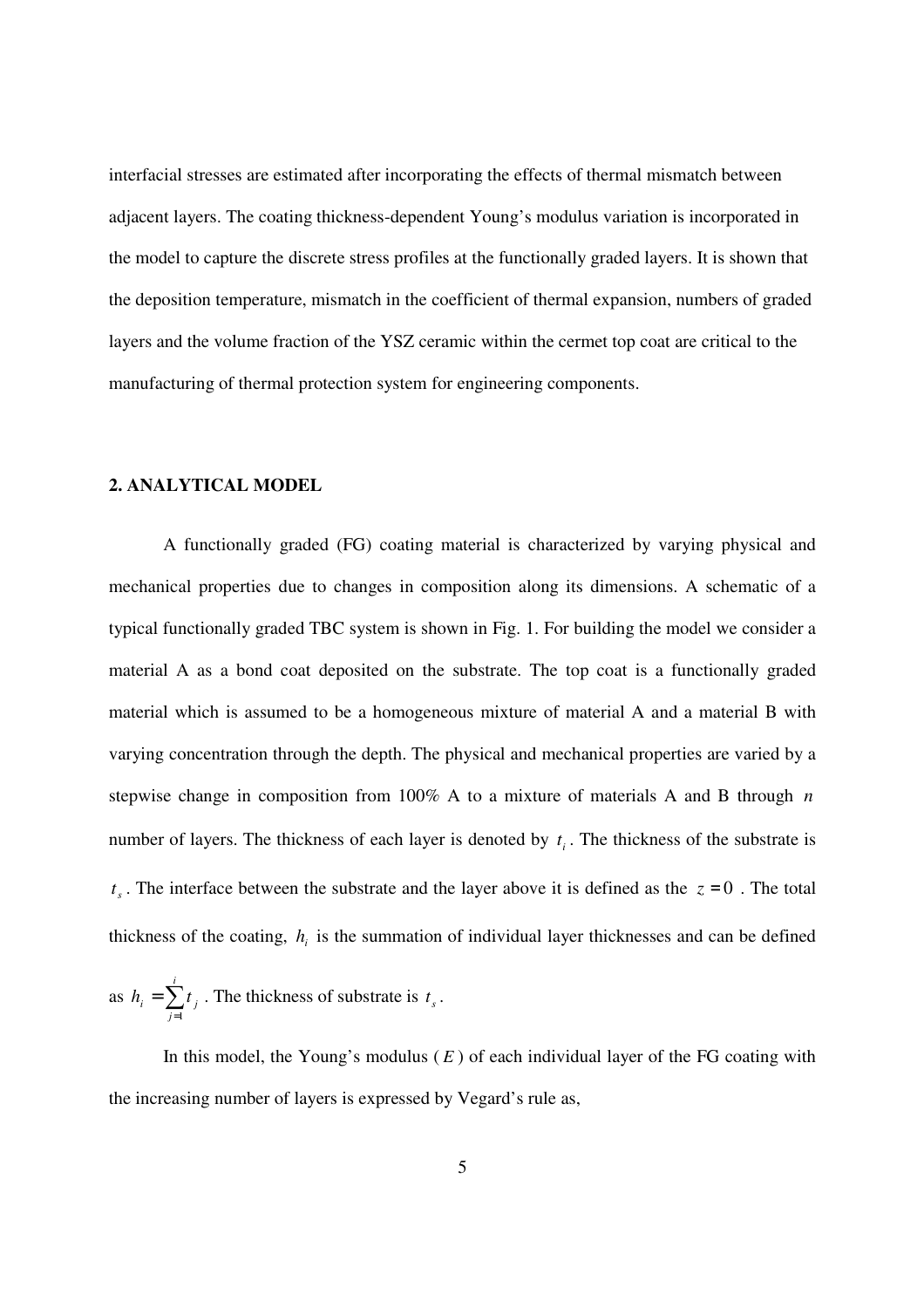$$
E = E_A V_A + E_B V_B \tag{1}
$$

where  $V_B = 1 - V_A$  and  $E_A$  and  $E_B$  are the Young's modulus of material A and B, respectively. The coefficient of thermal expansion ( $\alpha$ ) for each layer can similarly be expressed as

$$
\alpha = \alpha_A V_A + \alpha_B V_B \tag{2}
$$



Figure 1: Schematic of a TBC system with functionally graded top coat. The first layer above the substrate has 100% of material A. The volume fraction of a material B increases with each additional layer of the top coat.

We assume that the whole coating system is cooled from a stress-free state. The thermal strain during cooling due to the difference in coefficient of thermal expansion between substrate and the TBC layers is expressed as,

$$
\Delta \varepsilon = (\alpha_s - \alpha_i) \Delta T \tag{3}
$$

Where  $\alpha_s$  and  $\alpha_i$  are the coefficient of thermal expansion of the substrate and layer *i* of the TBC, and ∆*T* is the temperature difference between the deposition temperature and room temperature.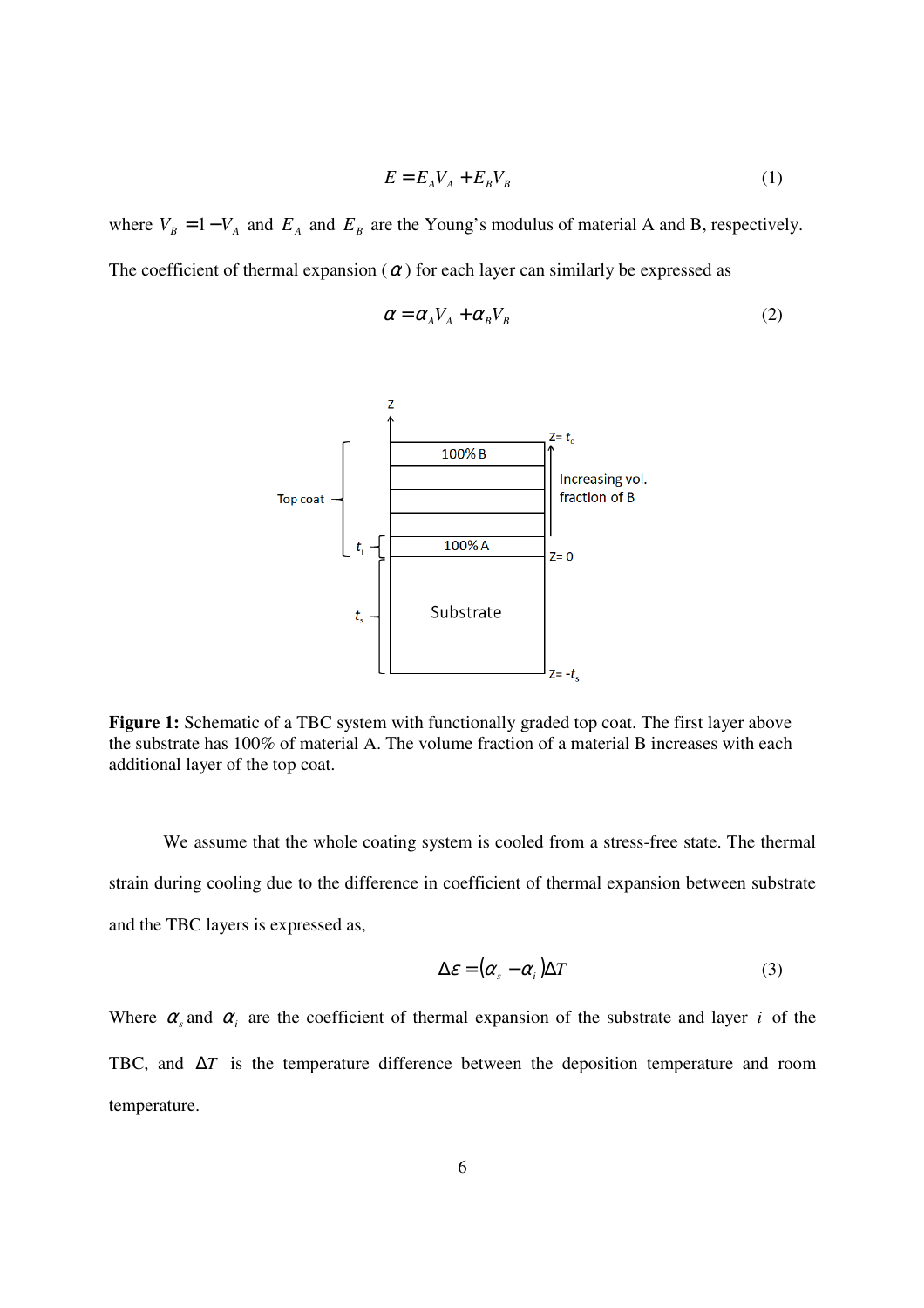In-plane forces will be generated in the film and the substrate due to thermal mismatch strain between the layers. The thermal mismatch strain in each layer can be expressed as

$$
\Delta \varepsilon = \frac{F_i}{E_i t_i} - \frac{F_s}{E_s t_s} \tag{4}
$$

Where  $E_s$  and  $E_i$  are the Young's modulus and  $F_s$  and  $F_i$  are the in-plane force uniformly distributed across the substrate and the *i* th layer of the film, respectively.

According to the force equilibrium condition,  $\sum F_i + F_s = 0$  (5)

By combining Eq. (3) -(5), the strains in each layer of the film and in the substrate can be expressed as

$$
F_i = \frac{E_i t_i \left[E_s t_s \Delta \alpha \Delta T + \sum_{k=1}^n E_k t_k (\alpha_k - \alpha_i) \Delta T\right]}{\sum_{i=1}^n E_i t_i + E_s t_s}
$$
(6)

$$
F_s = \frac{-E_s t_s \sum_{i=1}^n E_i t_i \Delta \alpha \Delta T}{\sum_{i=1}^n E_i t_i + E_s t_s}
$$
(7)

And the strain in the *i* th layer and in the substrate can be expressed as

$$
\varepsilon_i^0 = \frac{E_s t_s \Delta \alpha \Delta T + \sum_{k=1}^n E_k t_k (\alpha_k - \alpha_i) \Delta T}{\sum_{i=1}^n E_i t_i + E_s t_s}
$$
(8)

$$
\varepsilon_{s}^{0} = \frac{-\sum_{i=1}^{n} E_{i} t_{i} \Delta \alpha \Delta T}{\sum_{i=1}^{n} E_{i} t_{i} + E_{s} t_{s}}
$$
(9)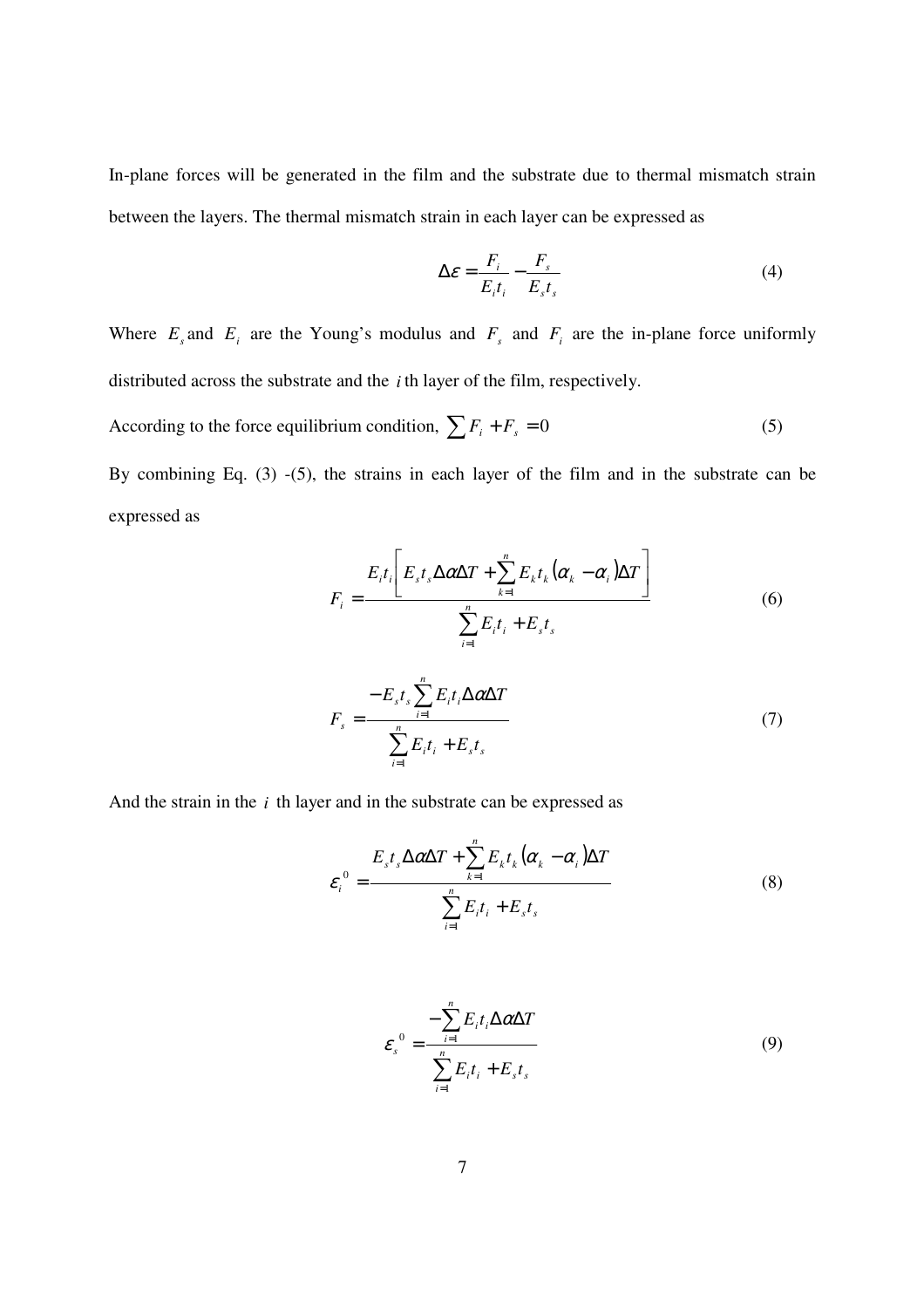A bending strain arises due to the bending moment of the whole system and needs to be accounted for via total stress calculations. The bending strain can be expressed as

$$
\varepsilon(k) = K(z + \delta), \ -t_s \le z \le t_c \tag{10}
$$

where  $\delta$  is the distance from the bending axis to the interface between the substrate and the first layer (i.e.  $z = 0$ ), and *K* is the curvature.

Now we apply force and moment equilibrium on this system. From Force equilibrium,

$$
\int_{-t_s}^{0} KE_s(z+\delta)dz + \sum_{i=1}^{n} \int_{h_{i-1}}^{h_i} KE_i(z+\delta)dz = 0
$$
\n(11)

From moment equilibrium,

$$
\int_{-t_s}^{0} KE_s (z + \delta)^2 dz + \sum_{i=1}^{n} \int_{h_{i-1}}^{h_i} KE_i (z + \delta)^2 dz = M
$$
 (12)

This bending moment should be balanced by the moments from the in-plane forces,  $F_i$  and  $F_s$ and the sum of the moments with respect to the bending axis will be zero.

$$
M + \int_{-t_s}^{0} \frac{F_s}{t_s} (z + \delta) dz + \sum_{i=1}^{n} \int_{h_{i-1}}^{h_i} \frac{F_i}{t_i} (z + \delta) dz = 0
$$
 (13)

Combining Eqs. (11)-(13), we determine the expressions for  $\delta$ , *M* and *K* as

$$
\delta = \frac{E_s t_s^2 - \sum_{i=1}^n E_i t_i (2h_{i-1} + t_i)}{E_s t_s + \sum_{i=1}^n E_i t_i}
$$
(14)

$$
M = \frac{KE_s t_s}{3} \Big[ 3t_s \delta^2 - 3t_s^2 \delta + t_s^3 \Big] + K \sum_{i=1}^n \frac{E_i t_i}{3} \Big[ 3t_i h_{i-1}^2 + 3h_{i-1} t_i^2 + t_i^3 + 3t_i \delta^2 + 3\delta(2t_i h_{i-1} + t_i^2) \Big] (15)
$$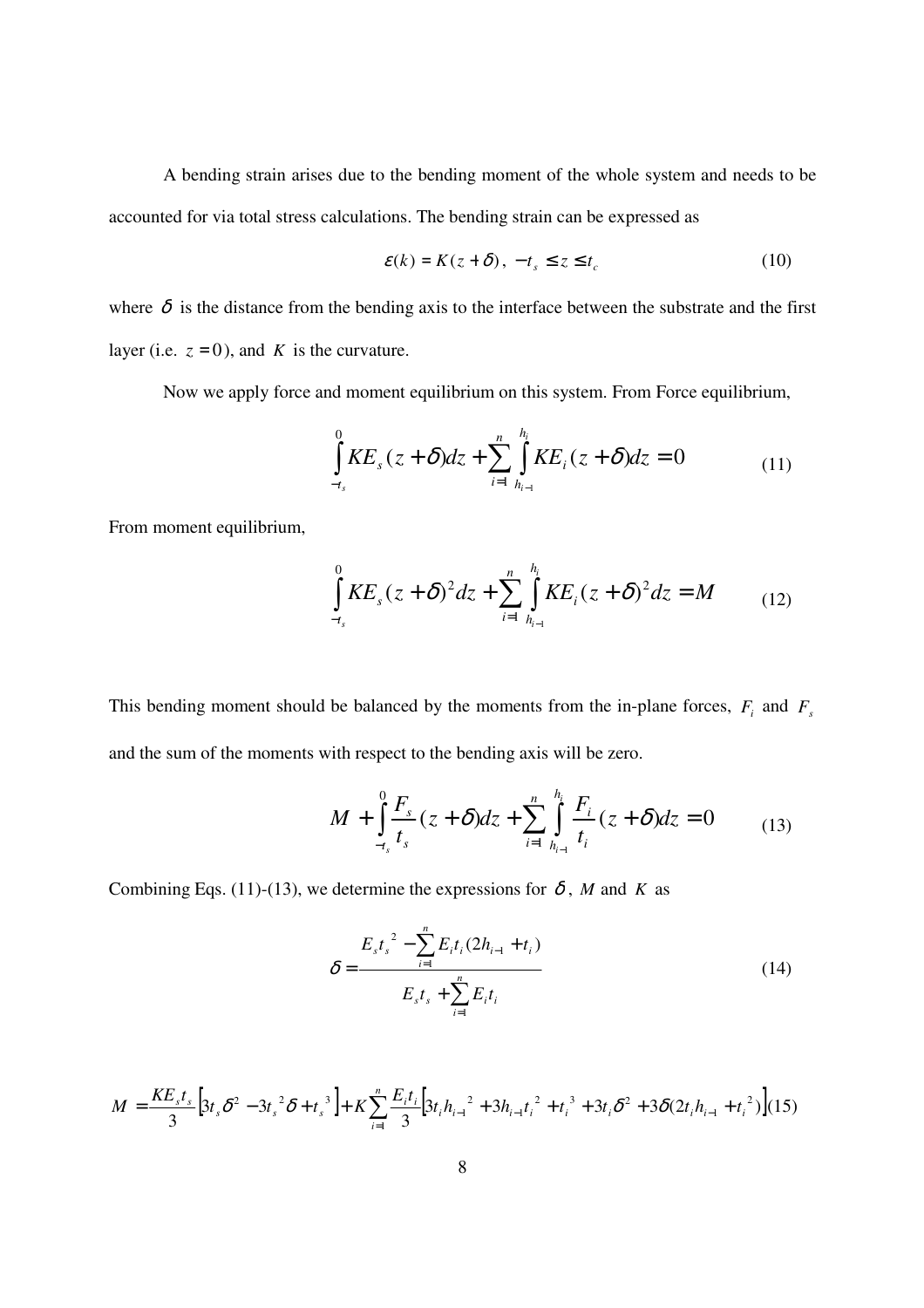$$
K = -\frac{\left\{3\sum_{i=1}^{n} E_{i} t_{i} (2h_{i-1} + t_{i}) \left[E_{s} t_{s} \Delta \alpha \Delta T + \sum_{k=1}^{n} E_{k} t_{k} (\alpha_{k} - \alpha_{i}) \Delta T\right] + 3E_{s} t_{s} \sum_{i=1}^{n} E_{i} t_{i} t_{s} \Delta \alpha \Delta T\right\}}{\left\{2E_{s} t_{s} \left[3\delta^{2} - 3t_{s} \delta + t_{s}^{2}\right] + \sum_{i=1}^{n} 2E_{i} t_{i} \left[3h_{i-1}^{2} + 3h_{i-1} t_{i} + t_{i}^{2} + 3\delta^{2} + 3\delta(2h_{i-1} + t_{i})\right]\right\}\left(\sum_{i=1}^{n} E_{i} t_{i} + E_{s} t_{s}\right)}
$$
\n(16)

The stresses in individual layers of the film ( $\sigma_i$ ) and in the substrate ( $\sigma_s$ ) are now calculated as

$$
\sigma_i = E_i \Big[ \varepsilon_i^0 + K(z + \delta) \Big], \ 1 \le i \le n, \ h_{i=1} \le z \le h_i \tag{17}
$$

$$
\sigma_s = E_s \Big[ \varepsilon_s^0 + K(z + \delta) \Big], \ -t_s \le z \le 0 \tag{18}
$$

## **3. MATERIALS AND PROPERTIES**

Two different TBC systems, representative as systems of interest for functionally gradients TBCs, are analyzed through this model. The bond coat material is material A in the schematic of Fig. 1. The ceramic material used in the top coat cermet is material B in Fig.1. TBC system 1 (S-1) is typical of that used in turbine blades of aerospace engines, which consists of Inconel 718 substrate, an MCrAlY bond coat and a functionally graded cermet top coat of MCrAlY and partially stabilized YSZ. The partially stabilized zirconia fraction is increased with increasing coating thickness. TBC system 2 (S-2) consists of a steel substrate made of a pressure vessel type steel A516, an Inconel 625 bond coat and a functionally graded cermet top coat of Inconel 625 and partially stabilized YSZ. S-2 may be an appropriate TBC system for the inner liners of a furnace or a reactor. The material properties are provided in Table 1.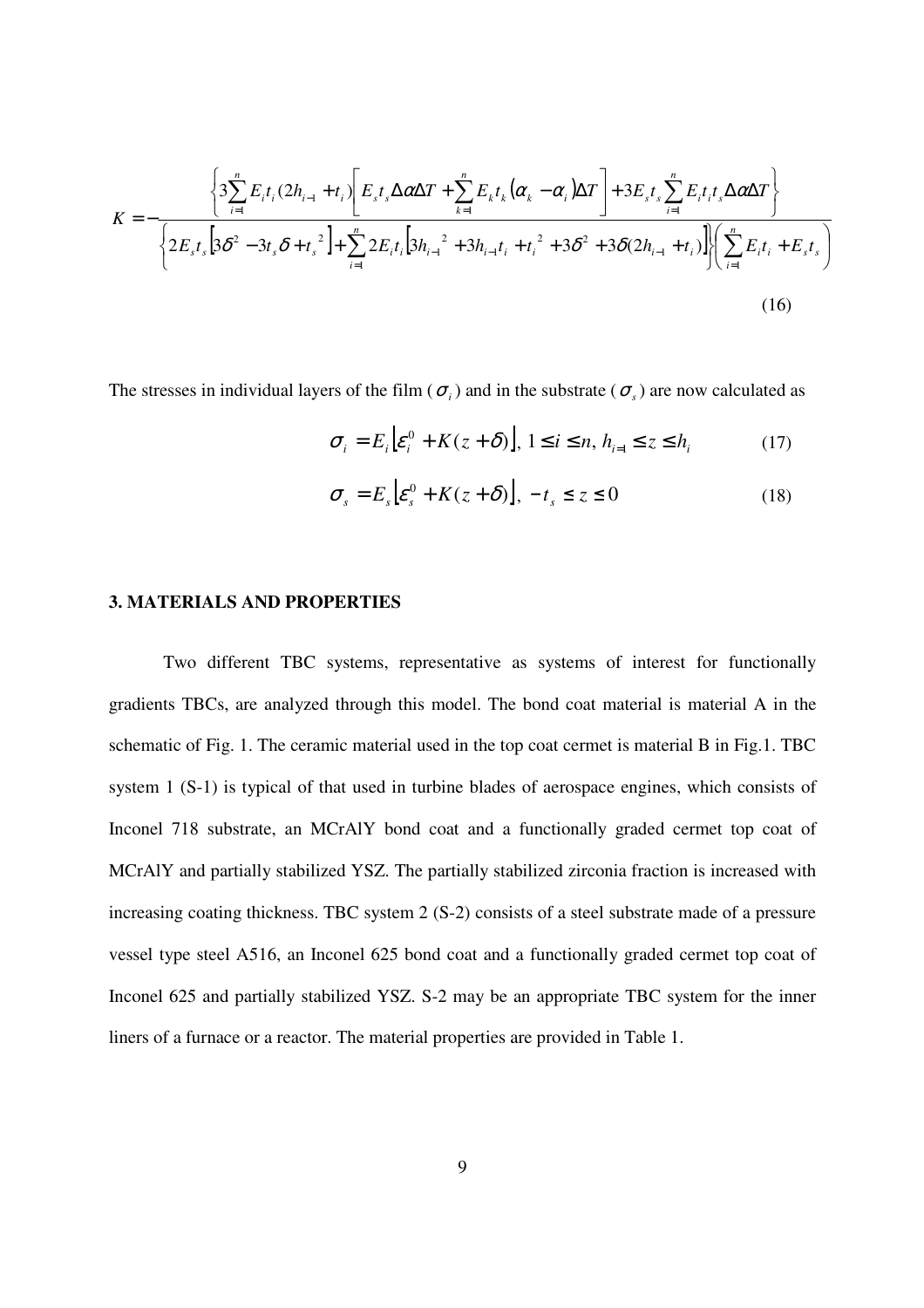| <b>Material</b>   | E(GPa)  | $\alpha$ (10 <sup>-6</sup> /K) |
|-------------------|---------|--------------------------------|
| YSZ (ZrO2, 8 YSZ) | 80 GPa  | 8.6                            |
| $MCrAlY (M=Ni)$   | 170 GPa | 12.5                           |
| Inconel 625       | 208 GPa | 13.1                           |
| Inconel 718       | 204 GPa | 14.4                           |
| A516              | 204 GPa | 12                             |

**Table 1:** Young's modulus and coefficient of thermal expansion of YSZ ceramic, bond coat and substrate materials

The coefficient of thermal expansion (CTE) gradually decreases from the substrate to the top coat for S-1, whereas the CTE increases first from the substrate to the bond coat and then decreases as the YSZ volume fraction is increased in the top coat.

### **4. RESULTS AND DISCUSSION**

The thickness values of the bond coat and the substrate are kept constant at 0.2 mm (200 μm) and 12.7 mm, respectively, for both systems. The substrate, bond coat and top coat are assumed to be stress-free at a deposition temperature of 1025°C, which leads to a temperature difference of  $\Delta T = (25 - 1025)$  °C = -1000°C upon cooling.

The stress profiles of TBC systems S-1 and S-2 upon cooling by ∆*T* = 1000°C are shown in Fig. 2(a) and 2(b). Three layers of gradation are considered in both the cases. The YSZ volume fraction is increased to 1%, 5% and 10% in subsequent 0.6 mm layers, leading to the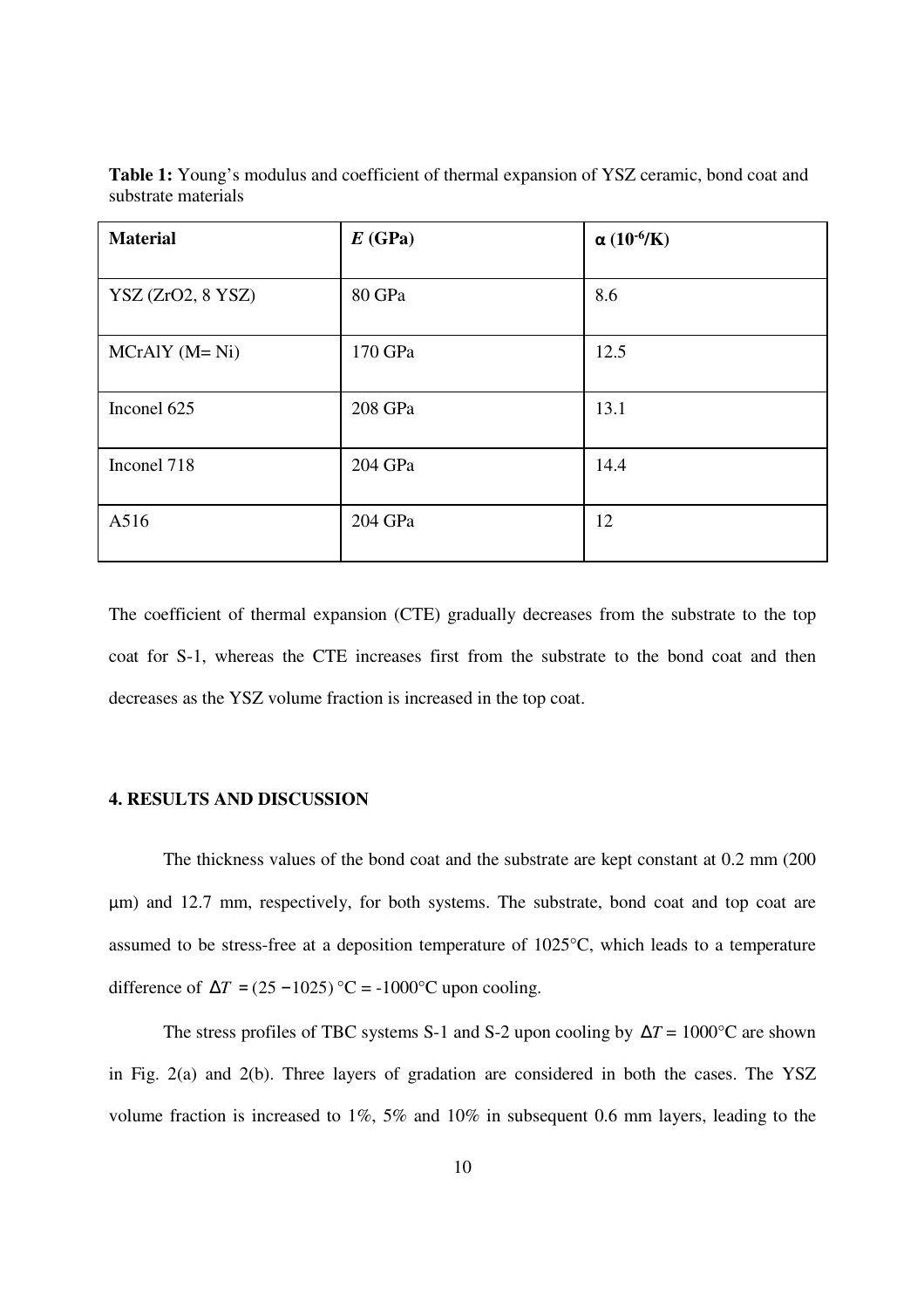total top coat thickness of 1.8 mm. Such thick coatings are necessary for typical temperature reductions between 200 °C and 400°C through the top coat during high-temperature operation of turbine blades. The top coat is subjected to compressive elastic stresses upon cooling in S-1 (Fig. 2). The magnitude of stress increases with increasing the YSZ fraction towards the surface. Sharp and discrete stress drops occur at the interfaces of the functionally graded top coat. The maximum stress drop (148 MPa to -200 MPa) occurs at the interface between the IN718 substrate and the MCrAlY bond coat. The stress drop continues to occur through the functionally graded layers and finally reduces to -229 MPa at the free surface at 2 mm above the substratebond coat interface. The stress drops at the interfaces of the functionally graded coating are significantly smaller in magnitude (-206 MPa to -238 MPa at the 1.4 mm depth from the IN 718 substrate-MCrAlY bond coat interface) and the compressive stress reduces from -238 MPa to - 229 MPa at the free surface through the third functionally graded layer.

The sharp stress drop at the IN 718-MCrAlY interface is due to the large difference in the coefficients of thermal expansion of the respective materials (Table 1). The IN 718 substrate is subjected to a small elastic tensile stress of 148 MPa (yield strength of IN 718 is  $\sim$ 1.1 GPa). In contrast, the profile for TBC system S-2 shows that the substrate is subjected to a small compressive stress of -70 MPa and the subsequent layers are subjected to tensile stress. The maximum tensile stress of 157 MPa exists at the substrate-IN 625 interface. Therefore, instead of a stress drop (as in S-1), a stress jump is predicted at the substrate-bond coat interface in S-2. The IN 625 bond coat (yield strength= 63 MPa and ultimate tensile strength= 132 MPa) is supposed to plastically yield and may even fail at such high stress level. However, the stress within the top coat decreases with increasing YSZ volume fraction with the increasing thickness, and reduces to 43 MPa at the free surface at 2 mm above the A516 steel substrate-IN 625 interface.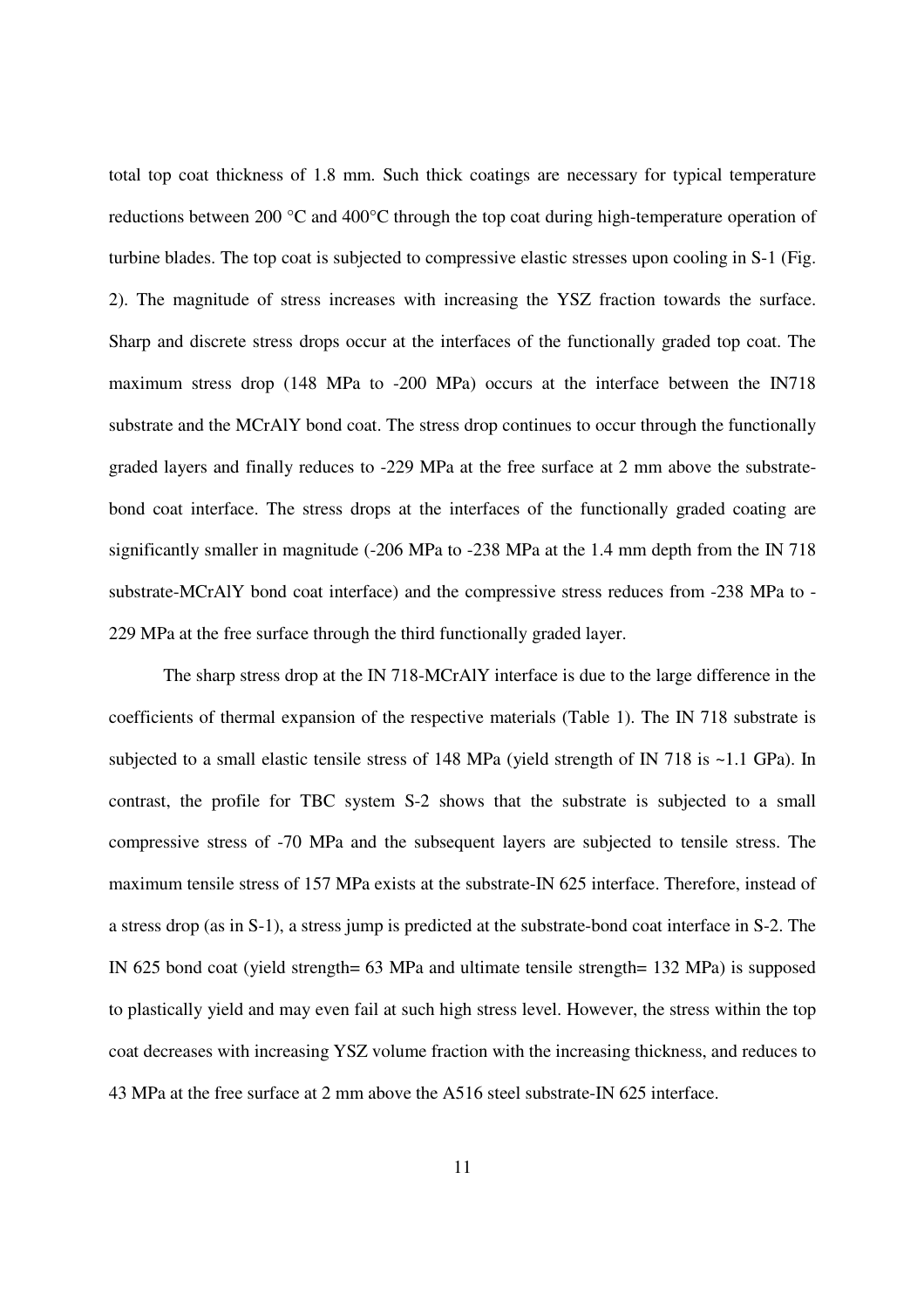

**Figure 2:** Residual stress profiles for (a) IN 718-MCrAlY+YSZ (S-1) and (b) A516-IN 625+YSZ (S-2) TBC system. The film is under compression and the substrate is under tension for S-1, whereas the film is under tension and the substrate is under compression for S-2.

A similar stress profile was predicted by Zhang et al.[27] for a functionally graded TBC system with a  $ZrO<sub>2</sub>-Y<sub>2</sub>O<sub>3</sub>+NiCrA<sub>1</sub>Y FG$  top coat layer on various Inconel substrates. However, with the temperature difference, ∆*T* being only 400°C in their study, the magnitudes of stresses in the substrate, graded layer, and the discrete stress jump across the substrate-100% NiCrAlY interface were lower than those predicted by our model (Fig. 2(a)). Based on finite element analysis, Baig et al.[28] demonstrated that for functionally graded magnesia stabilized zirconia+Ni coatings deposited on Nimonic alloy substrate, the compressive residual stress at the surface of the coating gradually becomes tensile with increasing distance from the surface into the coating.

#### *4.1 Effect of number of layers*

To show the effect of the number of layers we have considered the residual stress profiles for TBC systems S-1 and S-2 with the maximum YSZ volume fraction of 10%. The thicknesses of the bond coat and the top coat and were kept same. The maximum volume fraction of YSZ is also kept the same at 10% as before, and this YSZ content was the maximum concentration in systems with one, two, and 10 layers. For one layer, the entire 1.8 mm thick top coat consists of 10% YSZ and 90% of the bond coat material. For two layers, the top coat consists of two 0.9 mm thick layers with the first layer containing 5 vol.% YSZ and the next 0.9 mm thick layer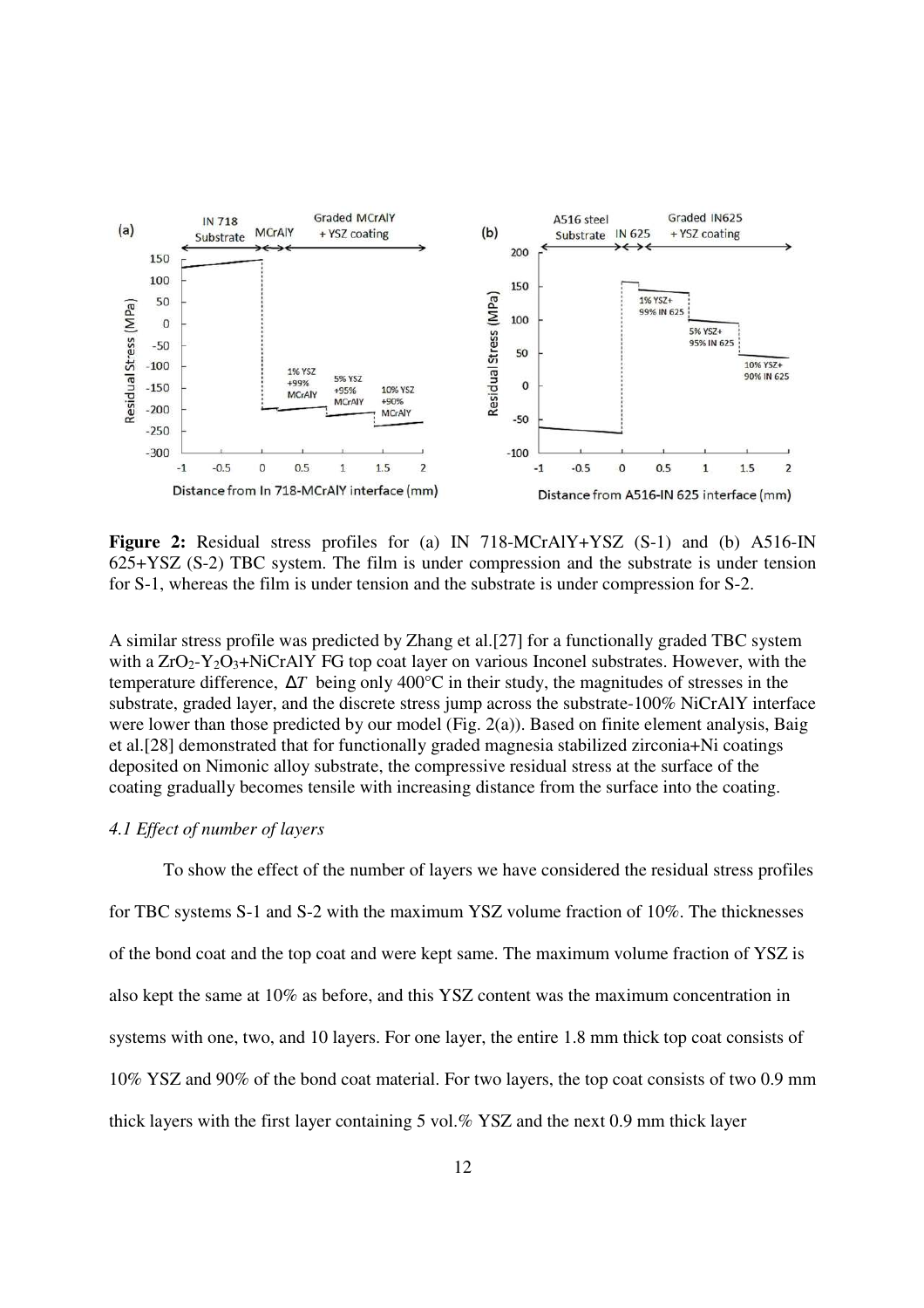containing 10 vol.% YSZ. When the number of layers is increased to 10, the YSZ content was increased by 1% in each 0.18 mm thick layer. The stress profiles are plotted in Fig. 3(a) and 3(b).



Figure 3: Residual stress profiles exhibiting the effect of the number of functionally graded layers for (a) IN 718-MCrAlY+YSZ (S-1) and (b) A516-IN 625+YSZ (S-2) TBC systems. The YSZ content increases in equal steps (10%/number of layers) up to a maximum at the top coat of 10 vol.% YSZ. The magnitude of discrete stress drops at the bond coat-top coat interface and through the top coat decreases with increasing the number of layers.

It is evident from Fig. 3(a) and Fig. 3(b) that the number of layers do not significantly influence the magnitude of stress in the substrate and the bond coat. But the magnitude of discrete stress drops at the bond coat-top coat interface and at the interfaces through the graded top coat decreases with increasing the number of layers. The inset of Fig. 3(a) shows that for S-1 the magnitude of stress drop at the MCrAlY bond coat-top coat interface reduces from 50 MPa to only 6 MPa with increasing the number of graded layers from one to 10. Similarly for S-2 (Fig. 3(b)), the magnitude of stress drop decreases from 100 MPa to 10 MPa with increasing the number of graded layers from one to 10. High differences in stress levels at the interfaces may cause cracking. Increasing the number of graded layers decreases the stress change at interfaces and thus may reduce interfacial cracking. Such a decrease in discrete stress levels with an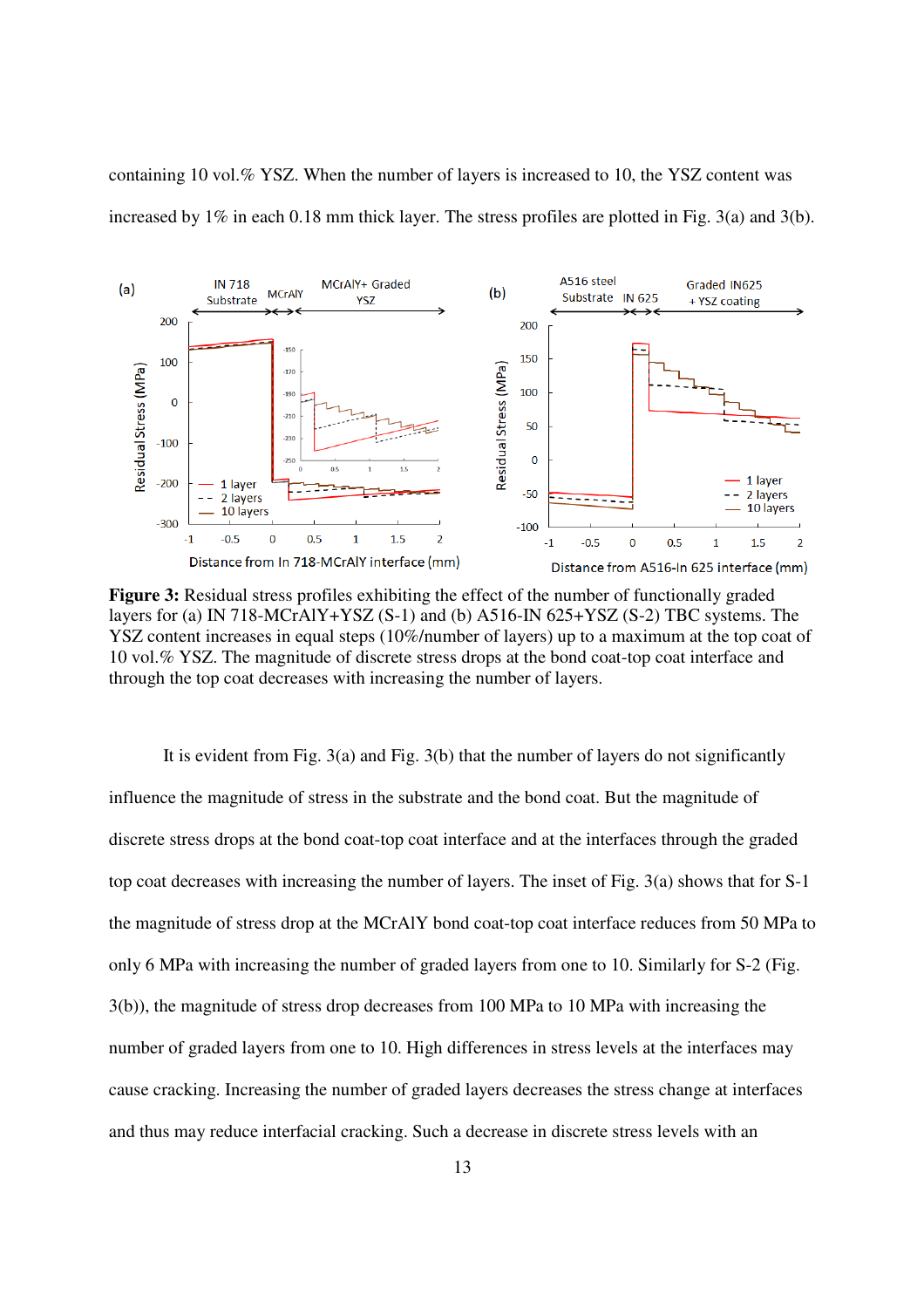increasing number of FG layers was predicted by Zhang et al.[27] Based on a finite element model, Widjaja et al. [29] demonstrated that a graded  $ZrO<sub>2</sub>$  system with layers of Al<sub>2</sub>O<sub>3</sub> lowers the residual stresses compared to a purely  $ZrO<sub>2</sub>$  system. Due to these reductions in stress levels at interfaces and within individual layers, it might be possible to deposit a thicker coating by resorting to a functionally graded approach.

### *4.2 Effect of YSZ volume fraction*

A high volume fraction of YSZ in the top coat is often necessary to increase the insulative value of the thermal barrier. To observe the effect of the YSZ concentration on the stress profiles, we increase the maximum volume fraction of YSZ in the functionally graded layer to 60% and then apply our model to the TBC systems S-1 and S-2. The number of layers in the top coat was varied among one, two, and 10.



**Figure 4:** Residual stress profiles exhibiting the effect of number of functionally graded layers for (a) IN 718-MCrAlY+YSZ (S-1) and (b)  $A516$ -IN 625+YSZ (S-2) TBC system. The YSZ content increases in equal steps (60%/number of layers) up to a maximum at the top coat of 60 vol.% YSZ. The magnitude of discrete stress drops at the bond coat-top coat interface and through the top coat decreases with increasing the number of layers.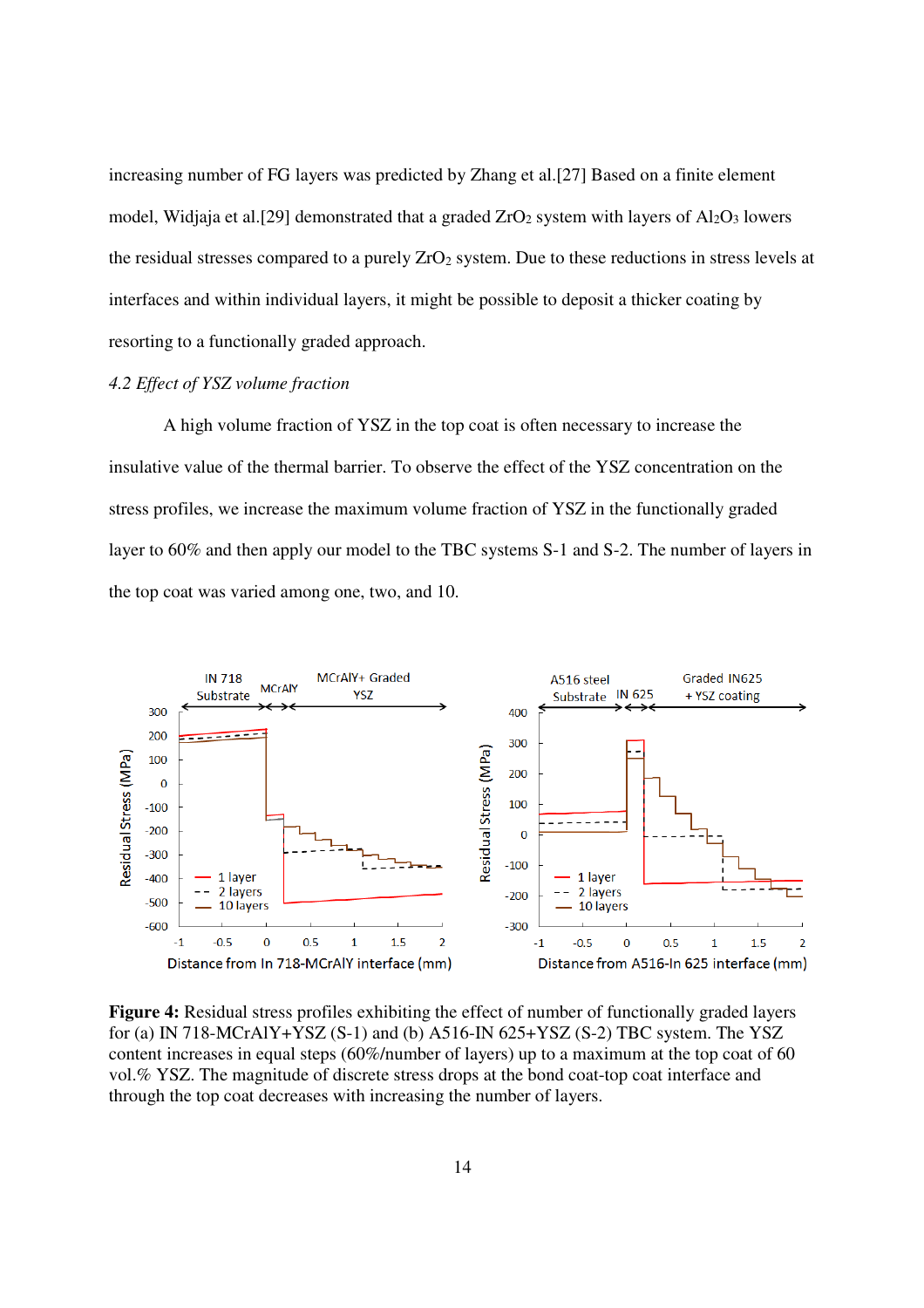The stress profile for TBC system S-1 shown in Fig. 4(a) reveals that the magnitude of stress in the top coat, bond coat and substrate increases with increasing YSZ content. The top coat and substrate are under compression and tension, respectively. The magnitude of discrete stress drops at the interfaces is also greater as compared to that observed in Fig. 3(a). The magnitude of discrete stress drops at the interfaces are highest when the top coat consists of only a single layer of 40% MCrAlY+60% YSZ. Increasing the number of layers decreases the stress drops as explained in the last section. While -332 MPa (200 MPa to -132 MPa) of stress drop is predicted at the IN 718-MCrAlY interface, -374 MPa (-127 MPa to -502 MPa) of stress drop is predicted at the bond coat-top coat interface. The interfacial toughness of the bond coat-top coat interface for the single layer top coat is expected to be less than that of the substrate-bond coat interface. Therefore, the bond coat-TBC interface is prone to interfacial cracking due to the high magnitude of stress drop at that interface. However, the magnitude of stress drop decreases with increasing the number of layers, and hence the propensity of cracking may decrease.

The stress profile for the TBC system S-2 with maximum 60% YSZ is shown in Fig. 4(b) for one, two, and 10 layers. The basic nature of the profile is different from 10% YSZ shown in Fig. 3(b). In this case (Fig. 4(b)), the substrate and the bond coat are in tension. While the top coat may be either fully in compression, or be partially in compression as well as partially in tension, depends upon the number of graded layers. For a single layer (i.e. 40% IN 625+60% YSZ), the entire top coat is subjected to a compressive stress -154 MPa. However, a discrete stress drop of -467 MPa (308 MPa to -159 MPa)) is predicted at the bond coat-top coat interface (Fig. 4(b)), which may cause interfacial failure. Although increasing the number of layers decrease the sharp stress change across the interfaces, the bottom part of the top coat may be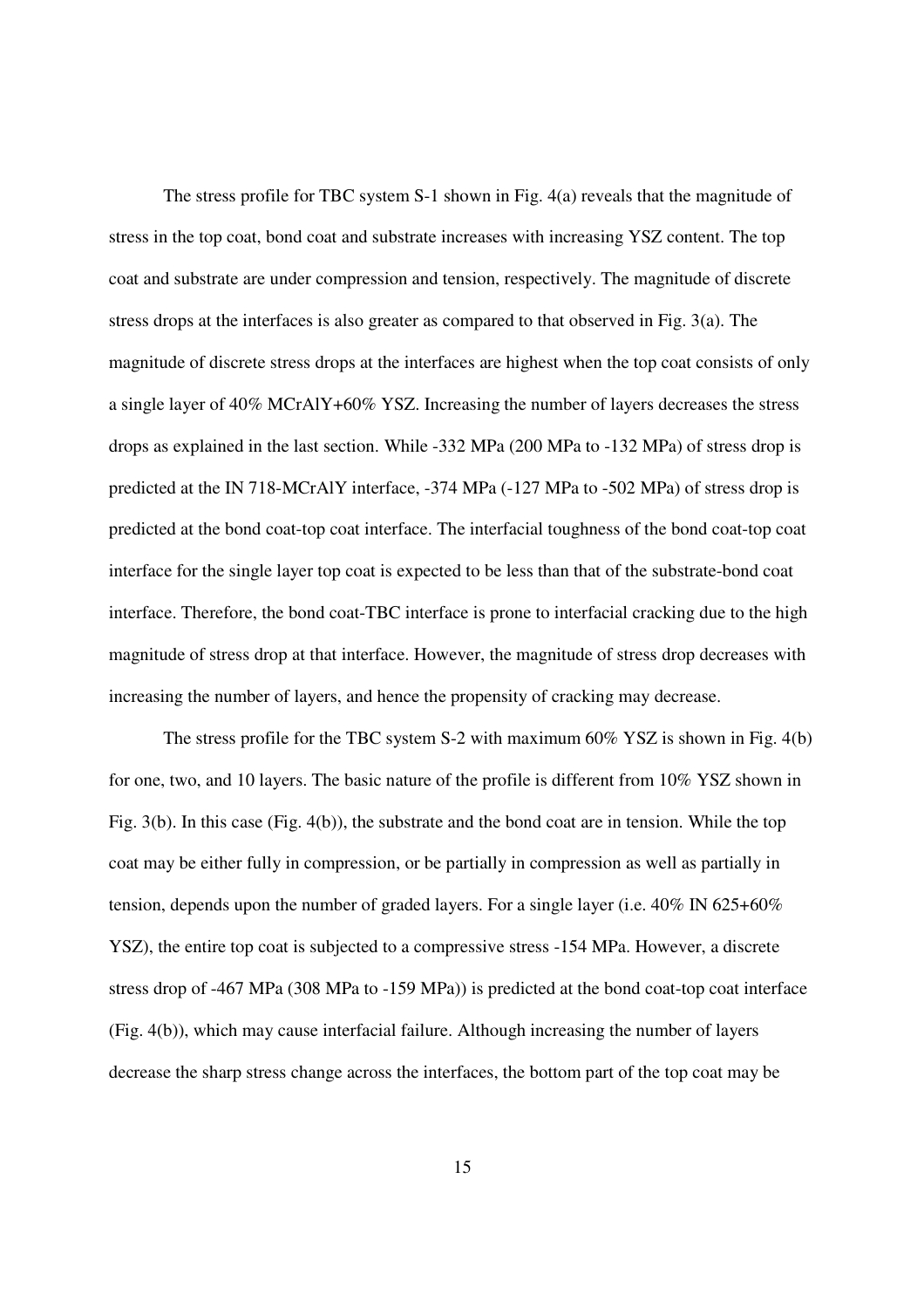subjected to tension and the stress state may change to compression at a distance further above the bond coat-top coat interface (Fig. 4(b)).

The TBC system may have finite curvature upon cooling as the layers are mutually bonded. There are two consequences of this which may impact component performance and lifetime. The warpage will cause loss of dimensional and shape conformance to specifications for the component. Further ceramics and ceramic-based materials, such as are used for TBCs, have low elastic limits and will thus be subject to premature failure. It is worthy of note that they exhibit greater strength in compression than in tension.

 A finite curvature results due to a high coating to substrate thickness ratio of 0.157 in our study for the coating thickness of 2 mm and substrate thickness of 12.7 mm. The curvature effect gradually decreases with increasing the thickness of substrate and almost disappears when the film to substrate thickness ratio is less than 0.05 [30]. A similar effect was verified in our model.

The effect of the number of graded layers and the YSZ volume fraction on the curvature of a TBC system is shown in Fig. 5. It is evident from Figs. 5(a) and 5(b) that the curvatures of both TBC systems rapidly change when the number of top coat layers is increased from one to two. Increasing the number of layers beyond three has only a little effect on the curvature of the TBC system. The curvature of S-1 is always positive and is independent of the YSZ volume fraction at the top coat. Positive curvature results in compression of the top coat and tension in the substrate (Fig. 3(a) and 4(a)). In contrast the curvature of S-2 is negative when the YSZ volume fraction is low, which results in tensile stress in the top coat and compressive stress in the substrate. But with increasing the YSZ volume fraction in the top coat, the curvature of S-2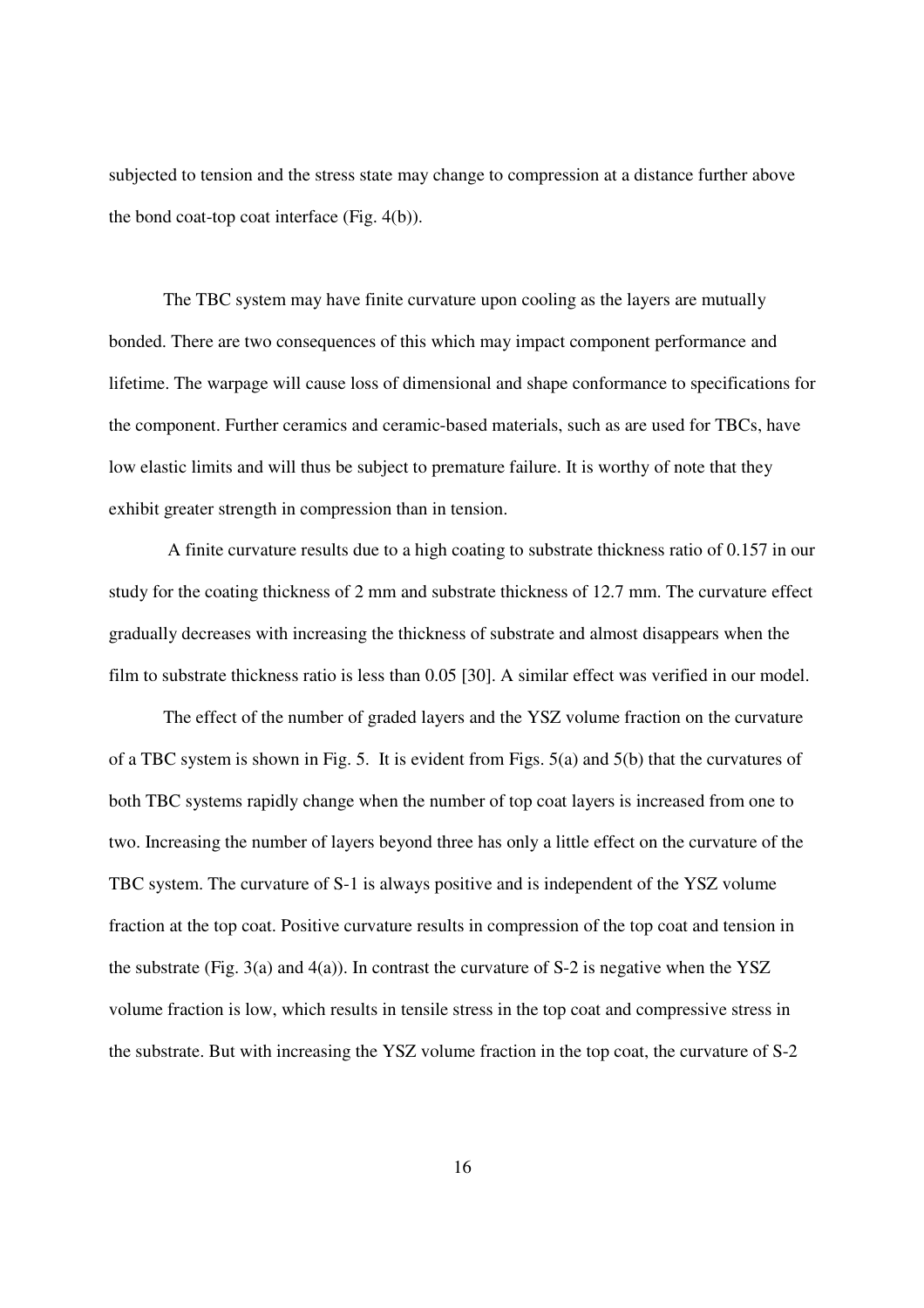becomes positive. Therefore, a change in the stress state within the top coat, bond coat and substrate occurs in S-2 with increasing volume fraction of YSZ.



**Figure 5:** The effect of number of graded layers and volume fraction of YSZ in the top coat on the curvature of the TBC system (a) S-1 and (b) S-2. The thickness of substrate is 12.7 mm in both cases.

It is evident from Figs. 5(a) and 5(b) that the curvature of the coating system increases with increasing the degree of gradation (i.e. decreasing the number of layers and increasing the YSZ concentration at the top coat). The change in the curvature of the TBC systems is more pronounced at small numbers of layers and saturates as the number of layers increases. Figs. 5(a) and 5(b) reveals that the curvature saturates faster when the YSZ volume fraction is low. With increasing the thickness of the substrate, the curvature of the entire system decreases.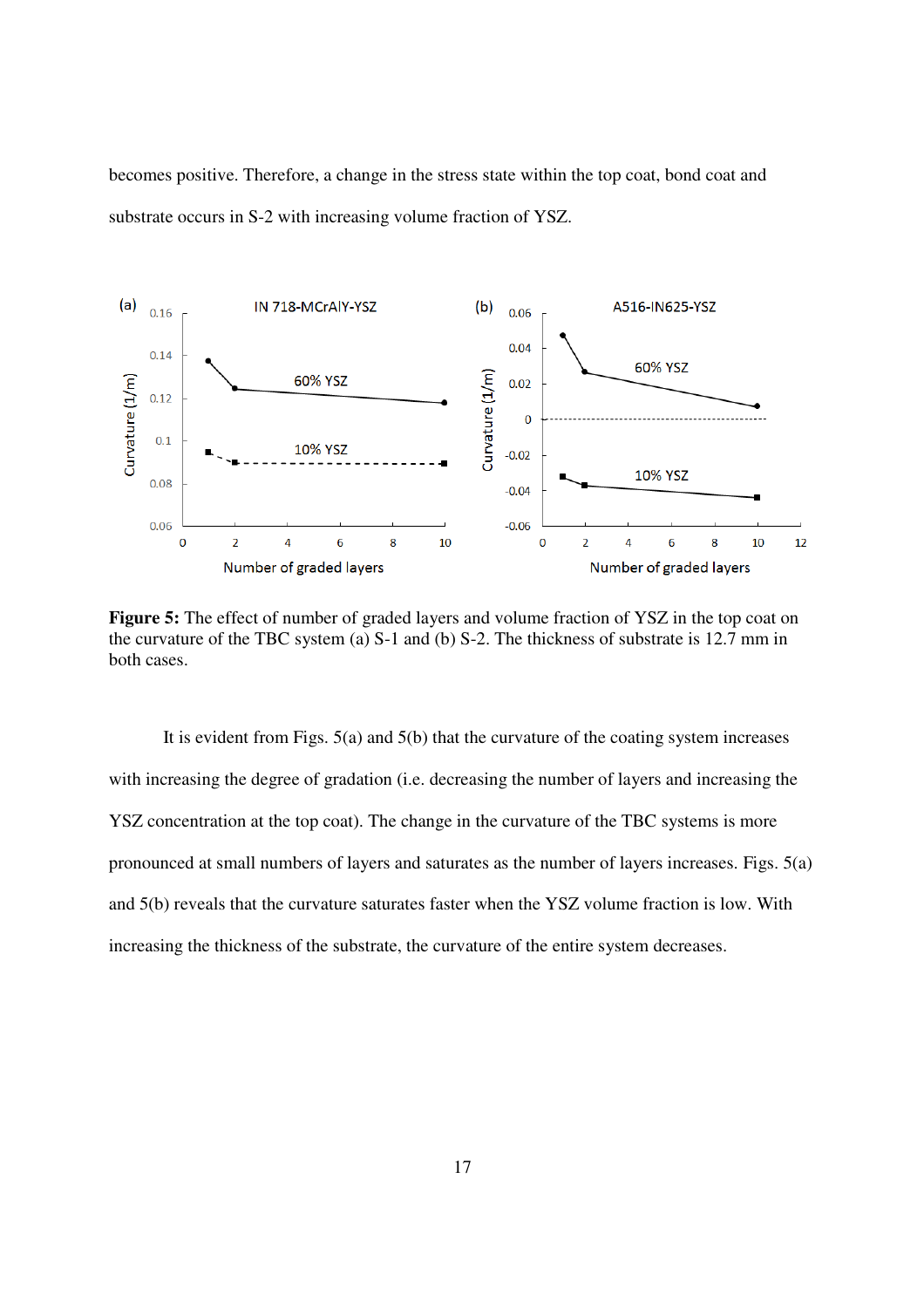### **5. CONCLUSION**

The curvature of the TBC system decreases with increasing the number of functionally graded layers in a TBC top coat. This may result in components failing to meet dimensional or shape specifications, or to premature failure of the ceramic-based TBC top coat. Although the magnitudes of stresses at the free surface of the substrate and the top coat are not influenced by the number of functionally graded layers, the magnitude of discrete stress variations at the interfaces reduces with increasing the number of layers. The stress state in the top coat depends significantly on the coefficient of thermal expansion of the substrate, bond coat and top coat. While the top coat is always in compression for the IN 718-NiCrAlY-NiCrAlY+YSZ system (S-1), the top coat can remain in tension or partially in tension and compression depending upon the YSZ concentration at the top coat. Increasing the YSZ concentration gradually changes the stress state of the top coat from fully in tension to partial tension at close proximity to the bond coattop coat interface, and further to compression near the free surface of the top coat.

### **ACKNOWLEDGEMENTS**

This technical effort was performed in support of the National Energy Technology Laboratory's ongoing gasification research, in the Advance Reaction Systems program. This research was also supported in part by an appointment to the National Energy Technology Laboratory Research Participation Program, sponsored by the U.S. Department of Energy and administered by the Oak Ridge Institute for Science and Education.

# **DISCLAIMER**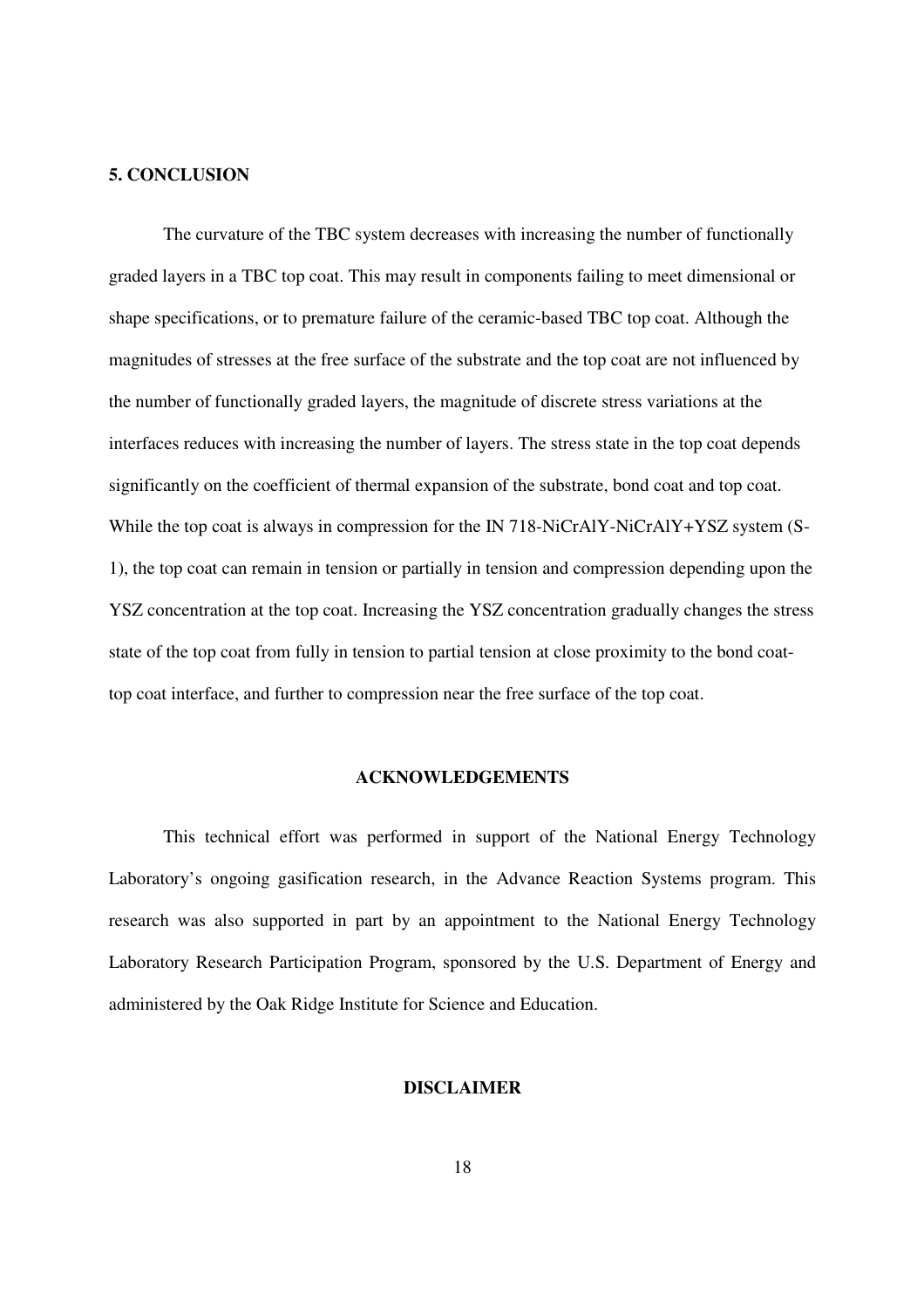This work was funded by the U.S. Department of Energy, National Energy Technology Laboratory, an agency of the United States Government. Neither the United States Government nor any agency thereof, nor any of their employees, makes any warranty, expressed or implied, or assumes any legal liability or responsibility for the accuracy, completeness, or usefulness of any information, apparatus, product, or process disclosed, or represents that its use would not infringe privately owned rights. Reference herein to any specific commercial product, process, or service by trade name, trademark, manufacturer, or otherwise, does not necessarily constitute or imply its endorsement, recommendation, or favoring by the United States Government or any agency thereof. The views and opinions of authors expressed herein do not necessarily state or reflect those of the United States Government or any agency thereof.

### **1. INTRODUCTION**

- 1. Clarke, D.R., M. Oechsner, and N.P. Padture, *Thermal-barrier coatings for more efficient gas-turbine engines.* MRS Bulletin, 2012. **37**(10): p. 891-898.
- 2. Wang, C.-L., et al., *Synthesis of Gadolinium Zirconate by Coprecipitaiton and Its Properties for TBC Application.* Key Engineering Materials, 2005. **280-283**: p. 1501- 1502.
- 3. Saini, A.K., D. Das, and M.K. Pathak, *Thermal Barrier Coatings -Applications, Stability and Longevity Aspects.* Procedia Engineering, 2012. **38**: p. 3173-3179.
- 4. Liu, Z.-G., et al., *Novel thermal barrier coatings based on rare-earth zirconates/YSZ double-ceramic-layer system deposited by plasma spraying.* Journal of Alloys and Compounds, 2015. **647**: p. 438-444.
- 5. Evans, A.G., et al., *Mechanisms controlling the durability of thermal barrier coatings.* Progress in Materials Science, 2001. **46**(5): p. 505-553.
- 6. Taylor, R., J.R. Brandon, and P. Morrell, *Microstructure, composition and property relationships of plasma-sprayed thermal barrier coatings.* Surface and Coatings Technology, 1992. **50**(2): p. 141-149.
- 7. Lima, C.R.C. and J.M. Guilemany, *Adhesion improvements of Thermal Barrier Coatings with HVOF thermally sprayed bond coats.* Surface and Coatings Technology, 2007. **201**(8): p. 4694-4701.
- 8. Howe, J.M., *Bonding, structure, and properties of metal/ceramic interfaces: Part 1 Chemical bonding, chemical reaction, and interfacial structure.* International Materials Reviews, 1993. **38**(5): p. 233-256.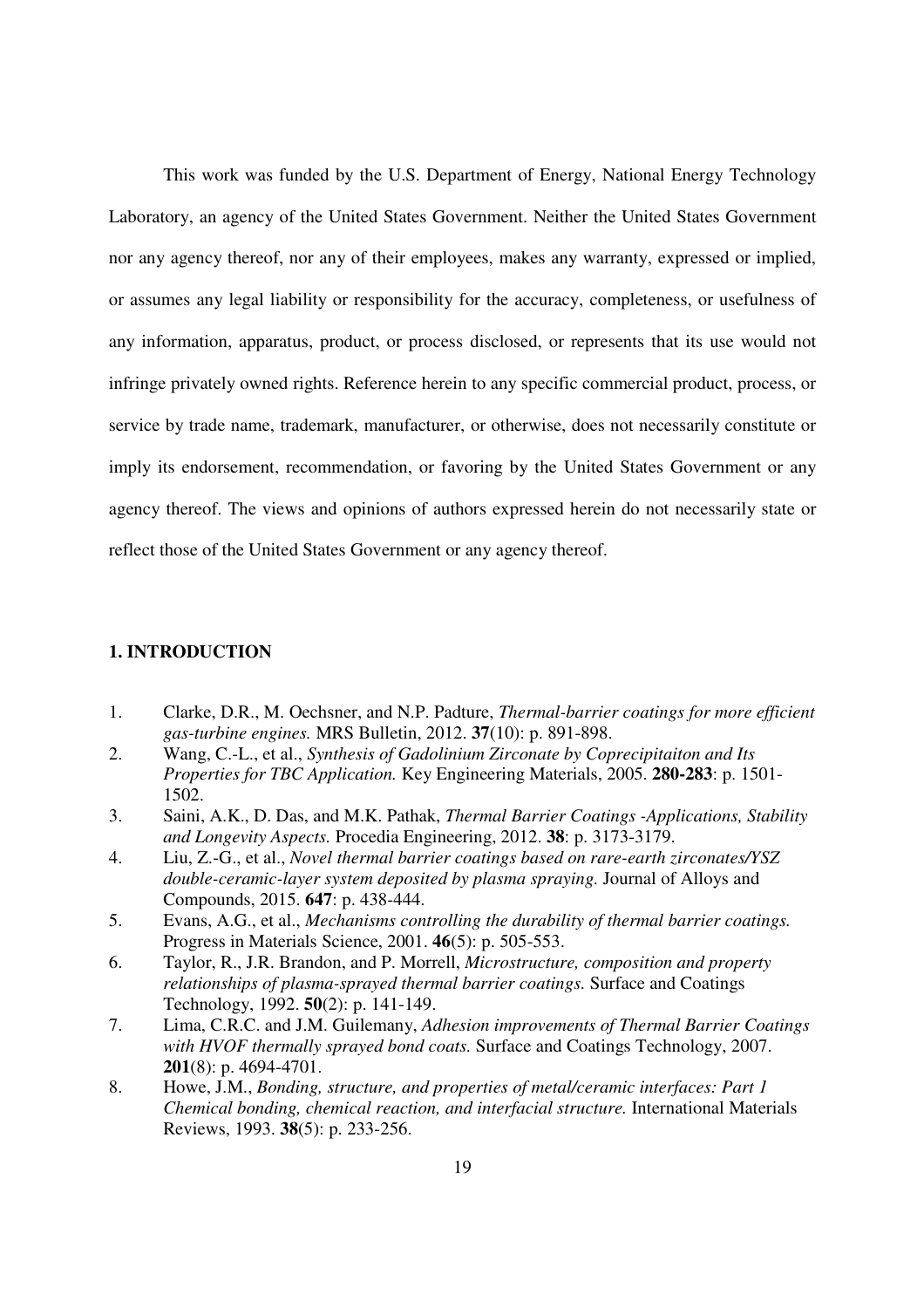- 9. Howe, J.M., *Bonding, Structure and Properties of Metal/Ceramic Interfaces.* MRS Proceedings, 2011. **314**.
- 10. Cao, X.Q., R. Vassen, and D. Stoever, *Ceramic materials for thermal barrier coatings.* Journal of the European Ceramic Society, 2004. **24**(1): p. 1-10.
- 11. Cernuschi, F., et al., *Thermal diffusivity/microstructure relationship in Y-PSZ thermal barrier coatings.* Journal of Thermal Spray Technology, 1999. **8**(1): p. 102-109.
- 12. Levi, C.G., *Emerging materials and processes for thermal barrier systems.* Current Opinion in Solid State and Materials Science, 2004. **8**(1): p. 77-91.
- 13. Freund, L.B. and S. Suresh, *Thin film materials: stress, defect formation and surface evolution*. 2004: Cambridge University Press.
- 14. Bhattacharyya, A. and D. Maurice, *On the evolution of stresses due to lattice misfit at a Ni-superalloy and YSZ interface.* Surfaces and Interfaces, 2018. **12**: p. 86-94.
- 15. Hawa, H.A.E., A. Bhattacharyya, and D. Maurice, *Modeling of thermal and lattice misfit stresses within a thermal barrier coating.* Mechanics of Materials, 2018. **122**: p. 159-170.
- 16. Khor, K.A. and Y.W. Gu, *Effects of residual stress on the performance of plasma sprayed functionally graded ZrO2/NiCoCrAlY coatings.* Materials Science and Engineering: A, 2000. **277**(1): p. 64-76.
- 17. Kokini, K., et al., *Thermal shock of functionally graded thermal barrier coatings with similar thermal resistance.* Surface and Coatings Technology, 2002. **154**(2): p. 223-231.
- 18. Shaw, L.L., *Thermal residual stresses in plates and coatings composed of multi-layered and functionally graded materials.* Composites Part B: Engineering, 1998. **29**(3): p. 199- 210.
- 19. Hou, P., S.N. Basu, and V.K. Sarin, *Structure and high-temperature stability of compositionally graded CVD mullite coatings.* International Journal of Refractory Metals and Hard Materials, 2001. **19**(4): p. 467-477.
- 20. Saul, R.H., *Effect of a GaAsxP1−x Transition Zone on the Perfection of GaP Crystals Grown by Deposition onto GaAs Substrates.* Journal of Applied Physics, 1969. **40**(8): p. 3273-3279.
- 21. Olsen, G.H. and M. Ettenberg, *Calculated stresses in multilayered heteroepitaxial structures.* Journal of Applied Physics, 1977. **48**(6): p. 2543-2547.
- 22. Liu, H.C. and S.P. Murarka, *Elastic and viscoelastic analysis of stress in thin films.* Journal of Applied Physics, 1992. **72**(8): p. 3458-3463.
- 23. Teixeira, V., *Mechanical integrity in PVD coatings due to the presence of residual stresses.* Thin Solid Films, 2001. **392**(2): p. 276-281.
- 24. Teixeira, V., *Residual stress and cracking in thin PVD coatings.* Vacuum, 2002. **64**(3): p. 393-399.
- 25. Mao, W.G., et al., *Modeling of residual stresses variation with thermal cycling in thermal barrier coatings.* Mechanics of Materials, 2006. **38**(12): p. 1118-1127.
- 26. Hsueh, C.H., *Thermal stresses in elastic multilayer systems.* Thin Solid Films, 2002. **418**(2): p. 182-188.
- 27. Zhang, X.C., et al., *Modeling of thermal residual stresses in multilayer coatings with graded properties and compositions.* Thin Solid Films, 2006. **497**(1): p. 223-231.
- 28. Baig, M.N., et al., *Properties and residual stress distribution of plasma sprayed magnesia stabilized zirconia thermal barrier coatings.* Ceramics International, 2014. **40**(3): p. 4853-4868.